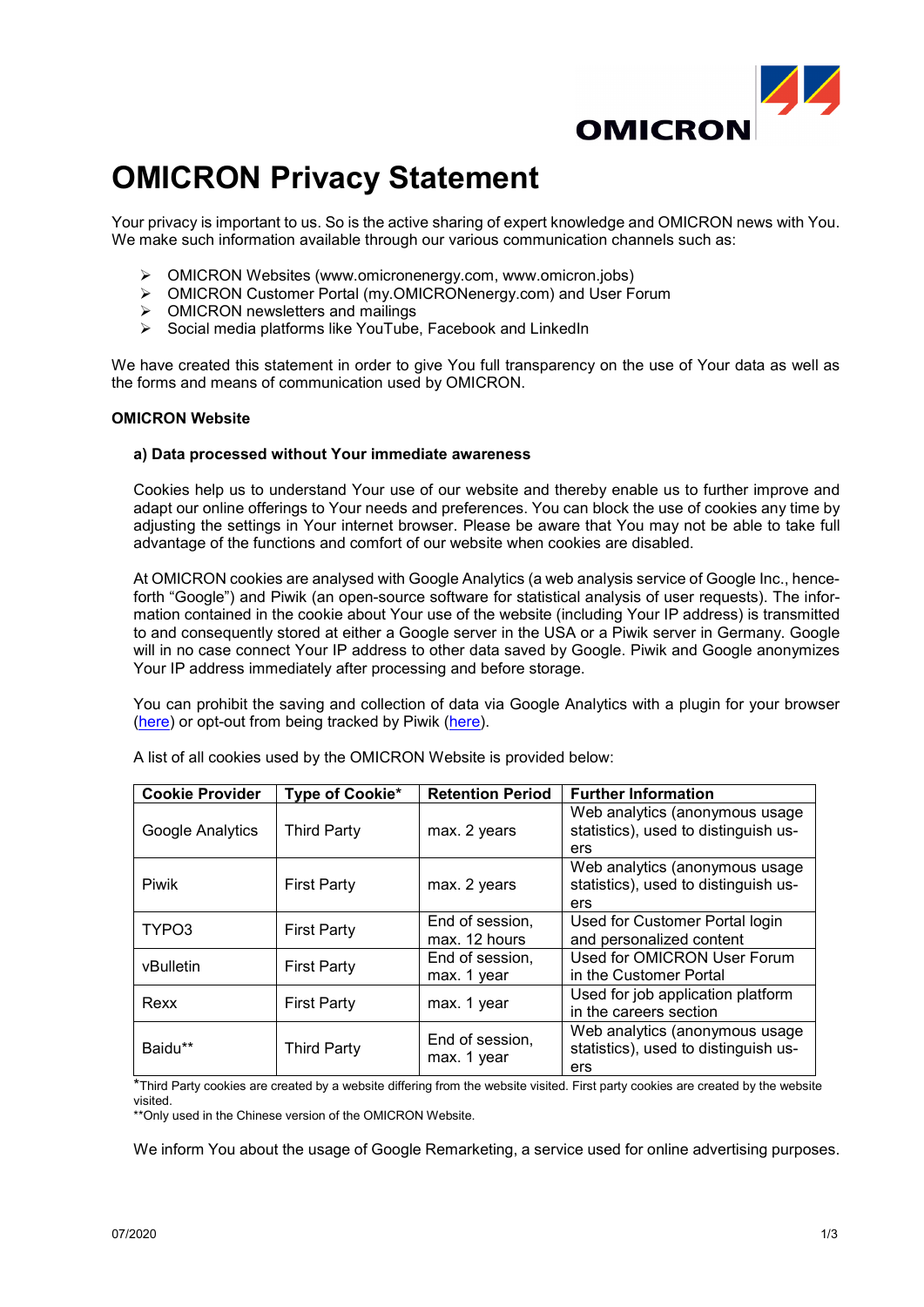

## **b) Content consciously provided by You**

OMICRON highly appreciates Your active contributions and involvement as part of the OMICRON community. We trust that You will not use any platform offered by OMICRON to post or store any content (incl. text, software, music, sound, photographs, graphics, video or messages) that is (i) violent, obscene, insulting or aggressive, (ii) violates OMICRON's or third party intellectual property or copyrights, (iii) is otherwise unlawful or gives rise to legal action against You, OMICRON or a third party. OMICRON will delete any such content immediately upon detection, either as a result of a routine check or a complaint from other users. This right is in addition to any other remedies which may be available to OMICRON by law.

## **c) Customer Portal my.OMICRONenergy.com**

As a mean for active interaction and knowledge exchange, we offer all our customers access to our Customer Portal. In order to be able to enjoy this service, You need to provide certain data (name, salutation, name of organization and address, e-mail address and phone number). Further data (including job title, management level and department, interests in products, applications and event locations) are not required and may be provided voluntarily. OMICRON synchronizes the data entered by You with data already saved in our customer database in relation to past interactions with You or Your organization in order to update or correct our data pool.

Stored data may only be forwarded to our sales partners or subsidiaries (a complete list is available [here\)](https://www.omicronenergy.com/en/contact/addresses/) to provide personalized information about existing and new products, applications or other services as well as training and other events in the form of direct mailings or newsletters for which You have subscribed or otherwise consented to.

Your right to access the Customer Portal is linked to the possession of OMICRON products or applications. In case of re-selling the OMICRON product/application or in case You leave the organization owning the OMICRON product/application, You agree to inform us in a timely manner. OMICRON reserves the right to deactivate Your access in case we otherwise become aware of these or similar events indicating that access to the Customer Portal is no longer needed or used for application purposes.

## **OMICRON Newsletters**

OMICRON Newsletters are only sent to registered subscribers. Newsletters contain information about us, our products, applications and services as well as training offerings and other events. You are able to customize and manage Your subscriptions directly in the Customer Portal ("subscribe" and "unsubscribe") or simply by contacting us under the details given below.

## **Links to other Websites and Online-Offerings**

Content provided via the various communication channels may include hyperlinks to other websites and other online-offerings. We have no active control over those linked websites and no influence on which data is collected by the provider. We therefore disclaim any responsibility for the contents contained therein or data processing. In case we become aware of any unlawful content on any linked websites, we will remove such hyperlinks without undue delay. Detailed information on personal data processing can be found in the privacy policy of the provider.

We use the following third-party services:

a) **YouTube.** Our website includes videos that are stored on YouTube and can be played directly on our website (YouTube API Services). YouTube is a service of Google. By using these services, website user agrees to the [YouTube Terms of Service.](https://www.youtube.com/t/terms) Whenever subpages are visited which contain embedded YouTube videos, Google gets the information that you have visited the corresponding subpage of our website. Google may use Your data for the purposes of advertising, market research and for the design of its own website offerings. Further information on data processing of Google can be found in the [Google Privacy Policy.](https://policies.google.com/privacy) Website users can configure their browser to refuse the storage of cookies or prevent the collection of data generated by cookies and related to the use of the website as well as the processing of this data by Google. More information can be